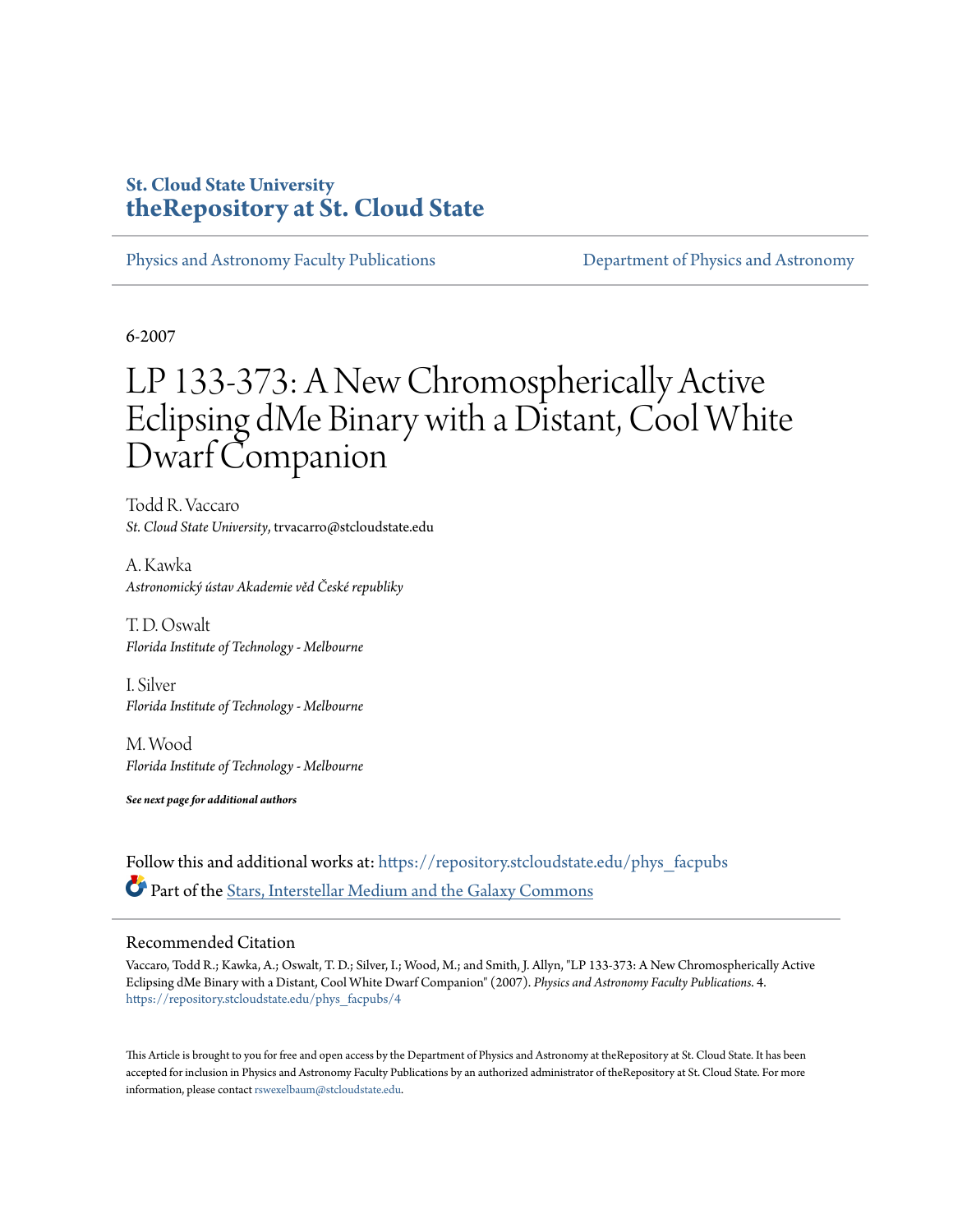# **Authors**

Todd R. Vaccaro, A. Kawka, T. D. Oswalt, I. Silver, M. Wood, and J. Allyn Smith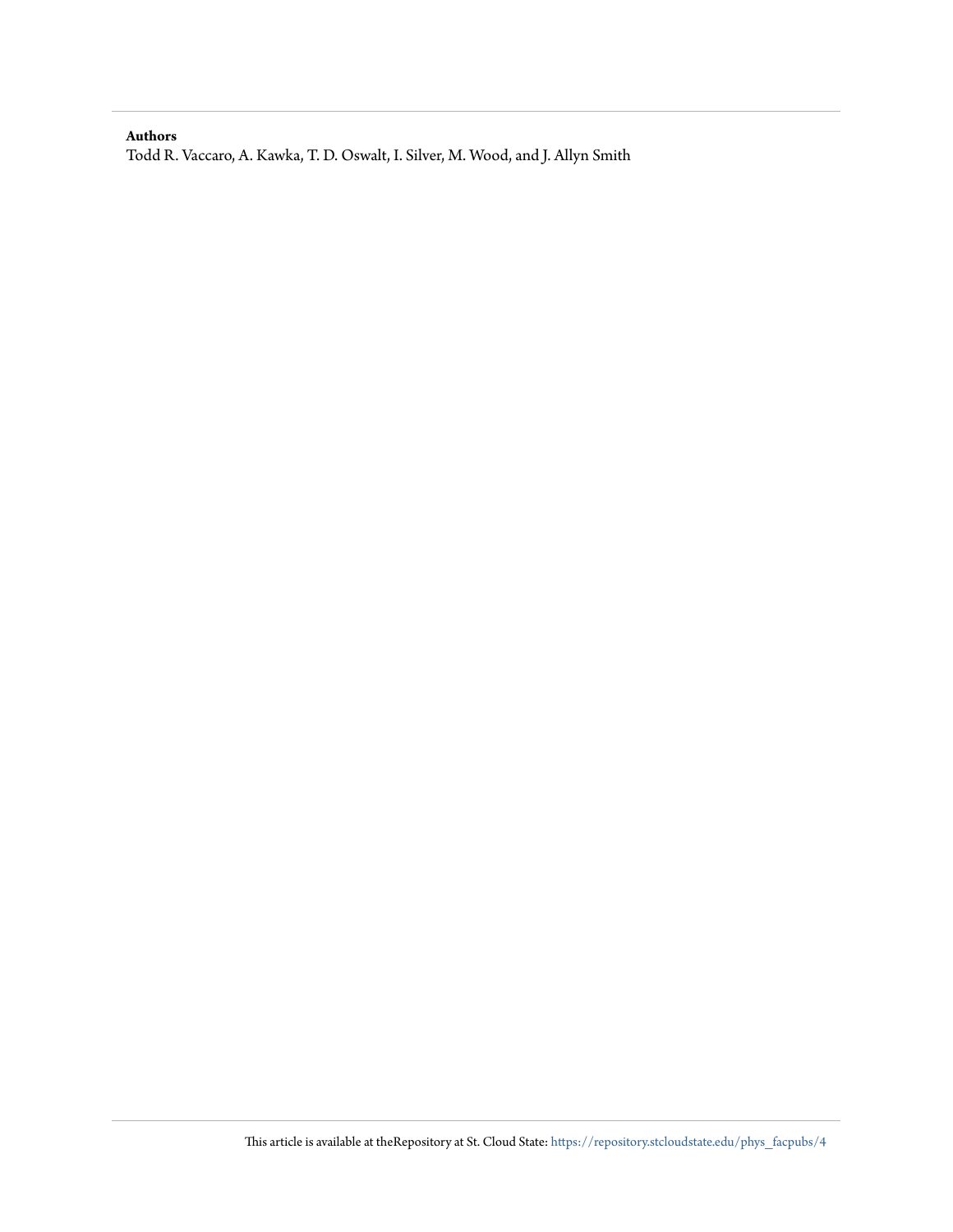# LP 133-373: A NEW CHROMOSPHERICALLY ACTIVE ECLIPSING dMe BINARY WITH A DISTANT, COOL WHITE DWARF COMPANION

T. R. VACCARO,<sup>1</sup> M. RUDKIN,<sup>1</sup> A. KAWKA,<sup>2</sup> S. VENNES,<sup>1</sup> T. D. Oswalt,<sup>1</sup> I. Silver,<sup>1</sup> M. Wood,<sup>1</sup> and J. Allyn Smith<sup>3</sup> Received 2006 December 2; accepted 2007 March 1

# ABSTRACT

We report the discovery of the partially eclipsing binary LP 133-373. Nearly identical eclipses along with observed photometric colors and spectroscopy indicate that it is a pair of chromospherically active dM4 stars in a circular 1.6 day orbit. Light and velocity curve modeling to our differential photometry and velocity data show that each star has a mass and radius of 0.340  $\pm$  0.014  $M_\odot$  and 0.33  $\pm$  0.02  $R_\odot$ . The binary is itself part of a common proper motion pair with LP 133-374, a cool DC or possible DA white dwarf with a mass of 0.49–0.82  $M_{\odot}$ , which would make the system at least 3 Gyr old.

Subject headings: binaries: eclipsing — stars: activity — stars: individual (LP 133-373, LP 133-374) stars: late-type — white dwarfs

Online material: color figures, machine-readable tables

# 1. INTRODUCTION

The star LP 133-373 (NLTT 36188)—R.A.  $(J2000.0) =$  $14^{\text{h}}4^{\text{m}}9.0^{\text{s}}$ , decl.  $(J2000.0) = +50^{\circ}20'38''$  was originally listed in the Luyten (1979) catalog as a red star ( $R = 15.2$  mag) with a fainter ( $R = 17.7$  mag) white dwarf star (LP 133-374, NLTT  $36191$ ) as a common proper motion companion separated by  $5$ ". Figure 1 shows a finder chart for these stars.

LP 133-373 was found to be a partially eclipsing binary during unfiltered CCD-based time series photometry of the field in an attempt to detect variability of the white dwarf (Rudkin 2003; Oswalt et al. 2005). Their original estimate of the binary period (0.81 days) corresponds to half of the correct period (1.63 days) because the similarity of the stellar types yields nearly identical light curves for primary and secondary eclipses. This conclusion is supported by detailed light curve modeling and the splitting of emission, as well as absorption lines near quadrature. Light curve variations outside of eclipse indicate dark surface spots that are consistent with the chromospheric activity observed in the spectra (Balmer and Ca ii emissions).

Only a few eclipsing low-mass binaries in detached systems have been studied in detail. Lopez-Morales & Shaw (2006) and Shaw & Lopez-Morales (2006) report nine such systems. Other recent identifications were made by Bayless & Orosz (2006), Hebb et al. (2006), and Young et al. (2006). Late-type M dwarf stars are prominent members of the class of eclipsing cataclysmic variables. However, the late-type star is often outshined by the white dwarf's accretion disk, providing little or no mass, luminosity, or radius information, crucial in understanding the physical and evolutionary nature of these stars. Reviews of late-type mass-radius relations are given by Caillault & Patterson (1990), Chabrier & Baraffe (2000), and Reid & Hawley (2000).

We present in  $\S$  2 new observations of the common proper motion pair LP 133-373/LP 133-374, and in particular photo-

Clarksville, TN 37044; smithj@apsu.edu.

metric and spectroscopic data confirming that LP 133-373 is itself an eclipsing late-type binary. Detailed orbital and stellar properties of the binary LP 133-373 are derived in  $\S$  3.1 and an analysis of the common proper motion companion LP 133-374 is presented in  $\S$  3.2. We summarize and conclude in  $\S$  4.

# 2. OBSERVATIONS

### 2.1. Photometry

We recently reprocessed the original photometric measurements obtained by Smith (1997) on 1994 April 2 at the Kitt Peak National Observatory (KPNO) 0.9 m telescope. See Smith (1997) for more details. We remeasured the BVRI colors for the red dwarf and white dwarf components, respectively:  $B = 16.907 \pm 16.907$ 0.029 mag,  $V = 15.319 \pm 0.014$  mag,  $R = 14.093 \pm 0.012$  mag,  $I = 12.476 \pm 0.013$  mag, and  $B = 18.587 \pm 0.029$  mag,  $V =$  $18.020 \pm 0.053$  mag,  $R = 17.387 \pm 0.027$  mag,  $I = 16.274 \pm 0.053$ 0:029 mag. The white dwarf colors were differentially determined with a field star, and the red star's photometry was obtained with an aperture that excluded the white dwarf. The red dwarf data were obtained out of eclipse. The colors clearly show that the red star is approximately of dM4-5 spectral type, in agreement with the spectra, which exhibit chromospheric activity and provide measurements of the TiO5 bandheads, indicating a dM4 classification (see Fig. 2) in agreement with previous classifications (Silvestri et al. 2005). Our comparisons of the available colors with other dM stars in the literature (Cox 2000; Reid & Hawley 2000) also place it in the dM4 range, which we assume for our analysis.

Series of images of LP 133-373 were taken with the 0.9 m telescope of the Southeastern Association for Research in Astronomy (SARA), which is also located at KPNO. The initial eclipsing data were obtained in 2003 May, using SARA's Ap7P CCD and no filters. Differential light curves were produced from the 2003 through 2005 observing seasons using various comparison stars in the field. Since the data were collected and reduced by several different observers using different comparison stars during this time, and due to the unfiltered nature of the photometry, these light curves served only to establish the ephemeris. Observations made on the (UT) nights of 2006 May 2, 3, 4, 21, and 30 were taken with SARA, using the Finger Lakes CCD with Johnson  $R$  and  $I$  filters. A consistent comparison was used,

<sup>&</sup>lt;sup>1</sup> Department of Physics and Space Sciences and SARA Observatory, 150 West University Boulevard, Florida Institute of Technology, Melbourne, FL 32901; tvaccaro@fit.edu, mrudkin@fit.edu, svennes@fit.edu, toswalt@fit.edu, isilver@fit.edu, wood@fit.edu.

Astronomický ústav AV ČR, Fričova 298, CZ-251 65 Ondřejov, Czech Republic; kawka@sunstel.asu.cas.cz. <sup>3</sup> Department of Physics and Astronomy, Austin Peay State University,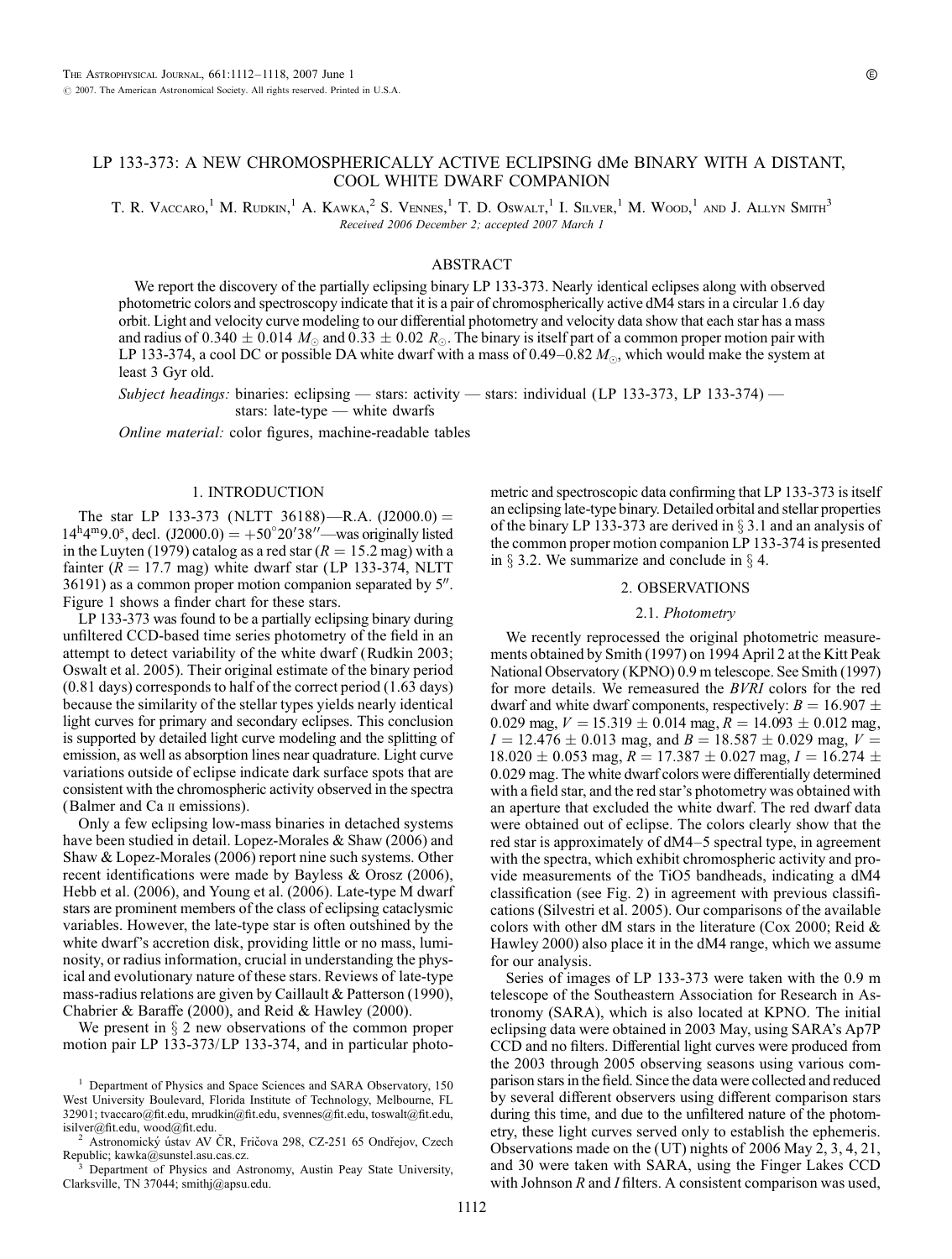

FIG. 1.—Finder chart (red POSSII) for LP 133-373/LP 133-374 from the STScI Digitized Sky Survey indicating the binary LP 133-373, the comparison, and check stars with circles. The distant white dwarf ( LP 133-374) is barely visible to the southeast of the brighter binary. The image is  $10' \times 10'$ .

along with a check star that was always in the field to get differential measurements. Typical exposures were 30 s, which yielded a  $S/N \approx 40$ . These stars are shown in Figure 1.

All new photometric data were reduced using standard procedures within IRAF<sup>4</sup> and measured with apertures a few arcseconds wide so as to exclude the white dwarf, which may have contributed less than  $1\%$  in R or I in some cases. However, we believe that observations in these pass bands for the white dwarf reported by Smith (1997) are contaminated by LP 133-373; therefore, we rely on the Sloan Digital Sky Survey (SDSS) ugriz photometry for the white dwarf, which yields  $u = 20.018 \pm 0.038$  mag,  $g = 18.797 \pm 0.008$  mag,  $r = 18.256 \pm 0.007$  mag,  $i = 18.004 \pm 0.004$ 0.009 mag, and  $z = 18.076 \pm 0.020$  mag. Sloan data for the red dwarf were marked as saturated and could not be used.

Finally, we obtained Two Micron All Sky Survey (Skrutskie et al. 2006; 2MASS) JHK photometry of the binary LP 133-373:  $J = 10.905 \pm 0.020, H = 10.306 \pm 0.021,$  and  $10.091 \pm 0.015$ . The data are useful as an independent verification of the average M dwarf absolute luminosity. The start and end of the observations are HJD 2,451,322.699946 and HJD 2,451,322.704645, respectively, and according to our ephemeris (see  $\S$  3.1 and Table 1) the data were obtained out of eclipse (phase  $= 0.7$ ).

# 2.2. Spectroscopy

#### 2.2.1. KPNO 1989 February

Spectra of the white dwarf LP 133-374 and red dwarf LP 133- 373 were originally obtained with the Ritchey-Chrétien (RC) spectrograph attached to the 4 m telescope at KPNO on 1989 February 7 (UT). We obtained a single exposure of 1200 s with both stars on the slit. The BL250 grating  $(158 \text{ lines mm}^{-1})$  and TI-2 CCD (15  $\mu$ m pixel size, circa 1989) were used to obtain a spectral range of 3500–6200 Å with a dispersion of 3.45 Å pixel<sup>-1</sup>



FIG. 2.—Top: Mayall 4 m KPNO spectrum of LP 133-373 ( $HJD =$ 2,453,580.703). Bottom: Ca  $\scriptstyle\rm II$  H and K emission lines can be seen split as the binary was near quadrature.

and a resolution of  $\approx$ 14 Å. The resulting signal-to-noise ratio reached 15 in the red dwarf spectrum near 4150  $\AA$ , and 5 throughout the white dwarf spectrum. The white dwarf spectrum appears featureless to the noise limit. The spectrum is also relatively red, indicating a low effective temperature at which hydrogen Balmer lines are expected to be weak. The white dwarf is tentatively classified as a DC. A DA classification remains possible and would be confirmed with the acquisition of a high signal-to-noise ratio  $H\alpha$  spectrum. The red dwarf spectrum revealed emission lines characteristic of chromospherically active stars.

# 2.2.2. KPNO 2005 July

We obtained two optical spectra of LP 133-373 with exposure times of 1800 s on 2005 July 29 UT at the Mayall 4 m telescope at KPNO. We used the RC spectrograph using the BL450 grating in the second order, resulting in a dispersion of  $0.70 \text{ Å pixel}^{-1}$ and a resolution of 1.8 Å. The  $2k \times 2k$  T2KB CCD camera with 24  $\mu$ m pixel size imaged the spectra. An 8 mm CuSO<sub>4</sub> orderblocking filter was used to decrease the likelihood of order overlap

TABLE 1 LP 133-373 PARAMETERS  $(q \equiv 1.0)$ 

| Parameter               | Value                         |  |
|-------------------------|-------------------------------|--|
|                         | HJD 2452760.70502 $+$ 0.00013 |  |
|                         | $1.6279866 + 0.0000004$       |  |
|                         | $510 + 022$                   |  |
|                         | $85.3 + 0.05$                 |  |
|                         | $3058 \pm 195$                |  |
|                         | $3144 + 206$                  |  |
|                         | $10.0 + 0.5$                  |  |
|                         | $9.8 + 0.5$                   |  |
|                         | $16.51 + 0.12$                |  |
|                         | $16.34 + 0.094$               |  |
| $R_1, R_2 (R_{\odot})$  | $0.330 + 0.014$               |  |
| $M_1, M_2, (M_{\odot})$ | $0.34 + 0.02$                 |  |

<sup>4</sup> IRAF is distributed by the National Optical Astronomy Observatories, which are operated by the Association of Universities for Research in Astronomy, Inc., under cooperative agreement with the National Science Foundation.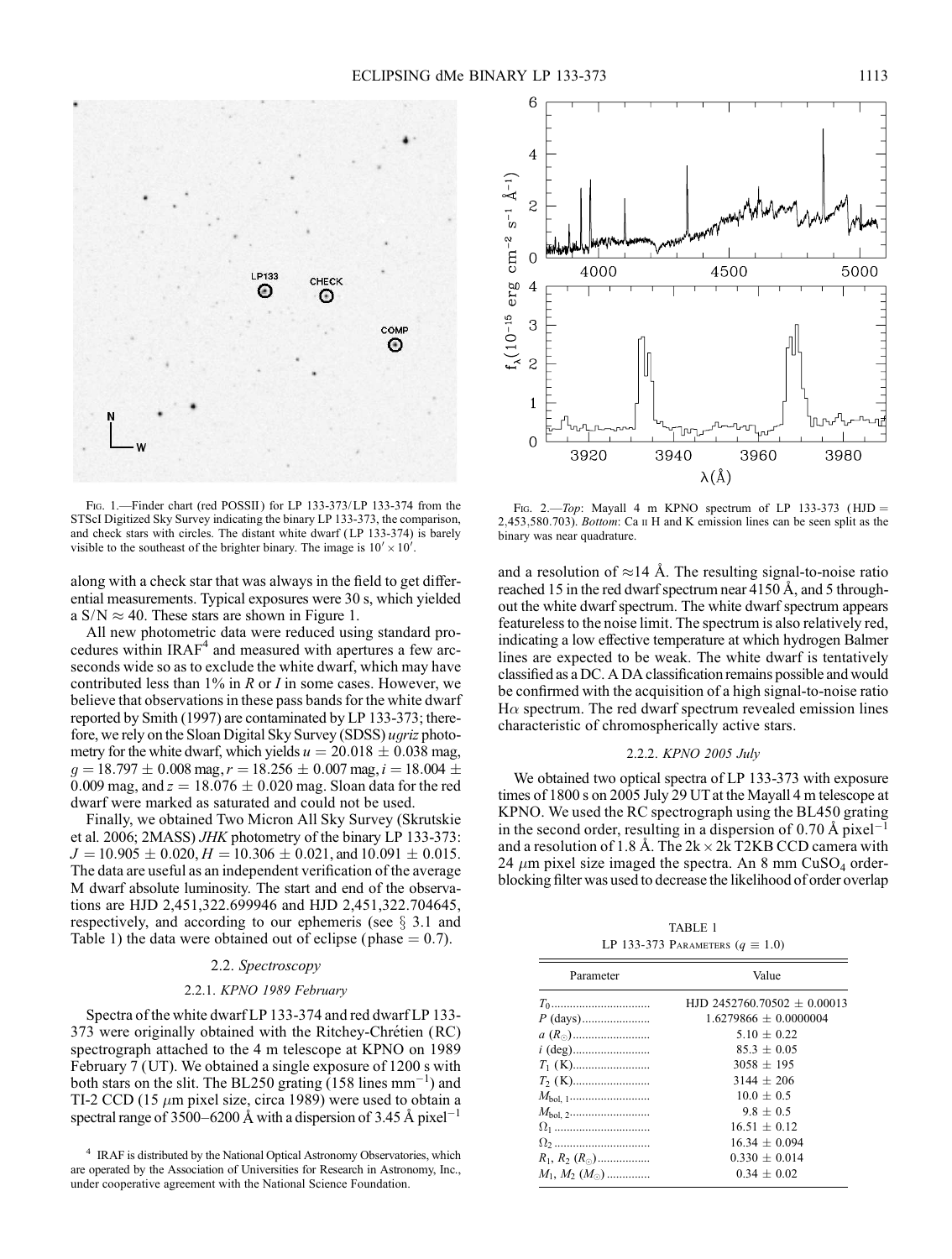within the blue end of the spectrum. The range of wavelengths covered was  $3800 - 5100$  Å. We caught the stars near quadrature (HJD = 2,453,580.67333196 or phase = 0.67, and HJD =  $2,453,580.70308391$  or phase  $= 0.69$ ), as predicted by the ephemeris generated from the early photometric data. Figure 2 shows prominent emission lines of H i and Ca ii H and K. The Ca ii H and K and the Balmer lines were split, indicating a velocity separation between the two binary components of  $\approx$ 144 km s<sup>-1</sup>. Further details are presented in the analysis section  $(\S 3.1)$ .

# 2.2.3. APO 2006 September

LP 133-373 was observed using the Dual Imaging Spectrograph (DIS) attached to the 3.5 m telescope at the Apache Point Observatory (APO) on 2006 September 30 02:31:24.7 UT and 02:47:16.0 UT (midexposure times). The exposure time of each spectrum is 900 s. We used the 830.8 line  $mm^{-1}$  grating to obtain a spectral range of 6440–8150 Å with a dispersion of 0.84 Å pixel<sup>-1</sup> in the red. We also used the 1200 line  $mm^{-1}$  grating to obtain a spectral range of 3830–5030 Å with a dispersion of 0.62 Å pixel<sup>-1</sup> to obtain a spectrum in the blue. The slit was set for  $1.5$ ", resulting in a resolution of 2.1  $\AA$  in the red and 1.7  $\AA$  in the blue. For each spectrum, the signal-to-noise ratio reached 5 near 4150  $\AA$ and 20 near H $\alpha$ .

Previous spectra had been obtained at APO (Silvestri 2002; Silvestri et al. 2005) on 2001 February 4 09:59:13 UT (midexposure) but did not show double lines because the orbit was near conjunction ( $phase = 0.9$ ). Our more recent APO spectra (2006 September 30), taken nearly an hour after eclipse (phase = 0.53), yields an H $\alpha$  emission velocity  $v(\text{H}\alpha) = -32.0 \pm$  $5.0 \text{ km s}^{-1}$ , which should closely match the systemic velocity, but the expected line split ( $\approx$ 20 km s<sup>-1</sup>) at this time was not detected due to limited resolution ( $\approx$ 100 km s<sup>-1</sup>). Further details are presented in the analysis section  $(\S 3.1)$ .

All new spectroscopic data were reduced using standard procedures within IRAF. Heliocentric corrections were applied to the wavelength scale of all spectra.

#### 3. ANALYSIS

#### 3.1. The Eclipsing Binary LP 133-373

To determine the binary parameters we followed four steps. First, we used the epoch of all seven eclipses, which include four eclipses observed using unfiltered CCD data taken during 2003-2005 and three eclipses observed using filtered photometry in 2006 May, and we determined the initial epoch of the primary mideclipse and the orbital period (Table 1). Figure 3 shows the O-C diagram for the epoch of all seven eclipses. Significant deviations with respect to our ephemeris are evident. We attribute these deviations to the presence of surface spots with varying contrasts and locations. The epoch of primary eclipse is (HJD)

# $T = 2,452,760.70502 \pm 0.00013$

# $+ E 1.6279866 \pm 0.0000004$  days

In a second step, we used the ephemeris as a starting point for the binary star program PHOEBE (Prša  $& 2w$  Zwitter 2005) and we performed detailed light curve modeling of our R and I data taken in 2006 May. We do not model unfiltered data. The program PHOEBE is based on the Wilson-Devinney (WD) program (Wilson & Devinney 1971; Wilson 1979, 1990). The similarity in the primary and secondary eclipses led us to adopt a mass ratio of 1.0, a circular orbit, and typical dM4 temperatures (Cox 2000; Reid & Hawley 2000) for each star of 3100 K.



FIG. 3.—The O-C diagram showing deviations of the epoch measurements (in units of minutes) of seven usable eclipses relative to the adopted ephemeris vs. the epoch (MJD). The solid lines show expected deviations from the ephemeris if the period is increased or decreased by 5  $\sigma$  (0.000002 days).

The radial velocity measurements provide the only anchor in establishing the semimajor axis a. Radial velocities were determined from our 2005 July spectroscopy, which included measurements from H $\beta$ , H $\gamma$ , H $\delta$ , and Ca  $\pi$  K emission lines while excluding the very blended lines of H $\epsilon$  and Ca II H. The line centers were measured using IRAF's routine for deblending multiple profiles, in this case two profiles—one for each star. Only two sets of heliocentric velocities were obtained at phase  $=$ 0.67,  $v_1 = -108.2 \pm 4.4$  km s<sup>-1</sup> and  $v_2 = 31.1 \pm 4.1$  km s<sup>-1</sup>, and phase = 0.69,  $v_1 = -100.9 \pm 6.3$  km s<sup>-1</sup> and  $v_2 = 47.6 \pm 1.6$ 7.2  $\rm \AA{km}\,\rm s^{-1}$ . The average velocity separation is 144  $\pm$  8 km s<sup>-1</sup>. A best fit to the velocities starting with the known period, a systemic velocity between the measured velocities  $\approx -33$  km s<sup>-1</sup> (which is close to the APO measurement of  $v = -32.0 \pm 5.0$  km s<sup>-1</sup> at phase 0.53), and an inclination of  $90^\circ$  yields a minimum total mass of the system  $\gtrsim 0.67 M_{\odot}$ .

We repeated the radial velocity analysis using the absorption line spectra. We adopted the spectrum of the dM3.5 star Gliese 15B as a template for both component stars of LP 133-373. The spectrum of Gliese 15B was obtained at KPNO on 2006 November 27 with the same instrumental setup used on 2005 July. We established the zero-velocity scale using the radial velocity measurement of Nidever et al. (2002),  $v(G115B) = 11.0 \pm 10$  $0.4 \text{ km s}^{-1}$ . We shifted the two templates independently within a velocity range of  $-200$  to  $+200$  km s<sup>-1</sup> and fitted the combined templates to the observed spectrum of LP 133-373 using a  $\chi^2$ -minimization technique. The best fits for the 2005 July spectra resulted in  $v_1 = -94 \pm 10$  km s<sup>-1</sup> and  $v_2 = 46 \pm 10$  km s<sup>-1</sup> (phase = 0.67), and  $v_1 = -90 \pm 10$  km s<sup>-1</sup> and  $v_2 = 60 \pm 10$  $10 \text{ km s}^{-1}$  (phase = 0.69), which corresponds to an average velocity separation of  $145 \pm 14$  km s<sup>-1</sup>. The velocity separation measurements using absorption and emission-line spectra are essentially identical. We also measured the systemic velocity in the APO 2006 September spectrum  $(-24 \pm 7 \text{ km s}^{-1})$  using K I resonance lines at  $\lambda = 7664.911$  and 7698.974 Å. We find that the mass ratio ( $M_2/M_1$ ) ranges from  $\approx 1.0$  using the emission spectra to  $\approx$ 1.1 using the absorption spectra. Although we adopted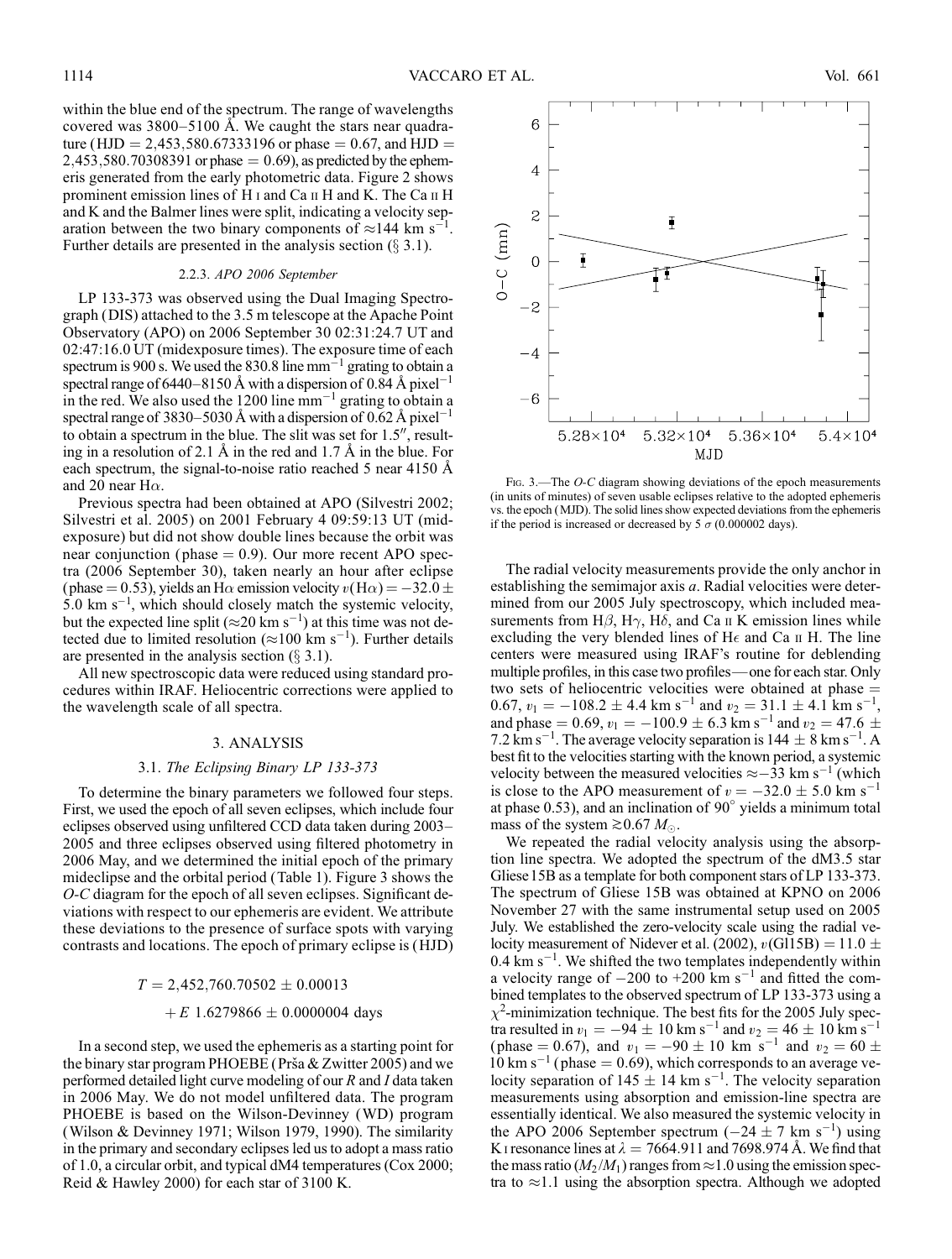| TABLE 2                                    |  |  |  |  |  |  |
|--------------------------------------------|--|--|--|--|--|--|
| LP 133-373 Spot Solutions in 2006 May Data |  |  |  |  |  |  |

| Spot Number | Co-Latitude   | Longitude     | Angular Radius | Temperature Factor                         |
|-------------|---------------|---------------|----------------|--------------------------------------------|
|             | (radians)     | (radians)     | (radians)      | $(T_{\text{spot}}/T_{\text{photosphere}})$ |
|             | $0.70 + 0.17$ | $0.00 + 0.04$ | $0.40 + 0.02$  | $0.72 \pm 0.06$                            |
|             | $0.55 + 0.07$ | $5.30 + 0.06$ | $0.45 + 0.03$  | $0.78 \pm 0.05$                            |

 $M_2 / M_1 = 1$ , we will explore the effect of a varying mass ratio (see below).

Next, in a third step, the inclination and potentials (stellar radii) were then iteratively adjusted within PHOEBE until both eclipse depths and widths matched the observed light curve. Note that all solutions are based on an atmosphere of 3500 K ramped from a blackbody approximation at 1500 K, and on logarithmic limb darkening with coefficients by van Hamme (1993) for temperatures of 3500 K, since the coefficient values are not known below this temperature. Table 1 presents the simultaneous light/velocity solutions.

Finally, in a fourth and final step we introduced surface spots. Initial fits were done with the light levels adjusted to match the eclipses. We subsequently scaled the model light curve to values outside of eclipse (near phase 0.25), and spots were added to fit the complete light curve since a spot wave is clearly evident. Light curve models were compared to the eclipse geometry implied by our R, I, and unfiltered photometry. The unfiltered comparisons are only for a check on the ephemeris, since spot configurations are surely different between the 2003 and 2006 epochs. We fit our photometric data with model light curves using the spot parameters given in Table 2. No satisfactory fit was possible without starspots, so cool spots were added one at a time, with typical temperature factors,  $T_{spot}/T_{photosphere}$ , of about 0.80. Spots on the facing hemisphere of each star were needed. A similar effect on the light curves would occur if the spots were on the outer facing hemispheres, but the models were best fit with the inner facing configuration. The spot parameters were refined with the differential-corrections-routine part of the Wilson-Devinney



Fig. 4.—Light curve model (solid lines) compared with our *I*-band (top) and R-band (bottom) photometry (open circles).

code. Figure 4 shows the light curve using parameters for the two spots given in Table 2, and Figure 5 shows the binary configuration at four phases ( $\Phi = 0.0, 0.25, 0.5,$  and 0.75) and as seen along the line of sight.

We also examined the sensitivity of the solutions to our assumption of a mass ratio  $q = 1$ . If we let the mass ratio reach  $q = 0.9$  and 1.1, in both cases the separation increases from 5.1 to 5.15  $R_{\odot}$ , corresponding to a slight increase in the total systemic mass from 0.68 to 0.69  $M_{\odot}$  and no significant effect on the inclination. Of course, by introducing a mass asymmetry, the predicted systemic velocity shifts from  $-33$  to  $-29$  km s<sup>-1</sup> at  $q = 0.9$  and to  $-40$  km s<sup>-1</sup> at  $q = 1.1$ . The solutions closely match the limits allowed by our systemic velocity measurement of  $v = -32.0 \pm 5.0$  km s<sup>-1</sup>, and therefore the actual mass ratio should be found within the range  $q = 0.9-1.1$ .

Tables 3 and 4 present our photometry, where  $\Delta R$  and  $\Delta I$  refer to magnitude differences between LP 133-373 and the comparison star shown in Figure 1.

# 3.1.1. Luminosity and Distance Estimate of the Red Dwarf

We computed the distance to the binary several ways. This allowed us to check the modeled binary luminosity for consistency and to find the luminosity of the white dwarf common proper motion component. Two methods of determining luminosity for the binary from observable measurements were used. One method uses the  $V-I$  colors to obtain the absolute visual magnitude  $M_V$ .



FIG. 5.—Binary configuration as seen along the line of sight at  $\Phi = 0.0, 0.25$ , and 0.5. The images were generated with PHOEBE.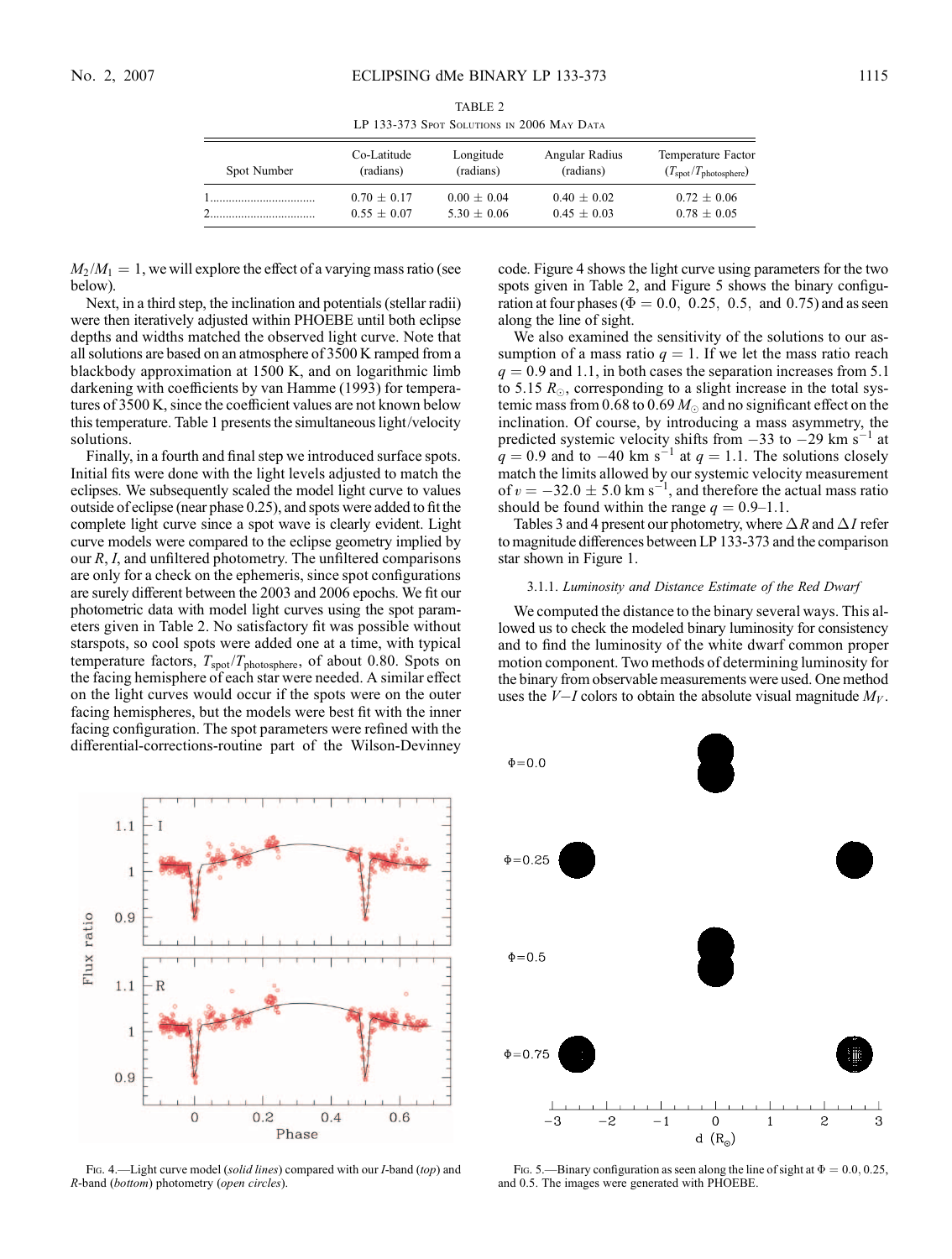| TABLE 3                           |  |  |  |
|-----------------------------------|--|--|--|
| PHOTOMETRIC R DATA FOR LP 133-373 |  |  |  |

| <b>HID</b>       |               |
|------------------|---------------|
| $(-2, 453, 800)$ | $\triangle R$ |
|                  | $-0.024$      |
|                  | $-0.004$      |
|                  | $-0.012$      |
|                  | $-0.016$      |
|                  | $-0.015$      |
|                  | $-0.018$      |
|                  | $-0.013$      |
|                  | $-0.024$      |
|                  | 0.003         |
|                  | $-0.018$      |

NOTE.—Table 3 is published in its entirety in the electronic edition of the Astrophysical Journal. A portion is shown here for guidance regarding its form and content.

The other method utilizes the TiO5 band strength to get  $M_V$ . The apparent magnitude  $(m_V)$  can then be used to compute a distance modulus. We assumed that the stars were identical enough to facilitate a simple distance correction. The inverse square law allows us to correct the distance computed for two identical stars allows us to correct the distance computed for two identic<br>by treating them as one and multiplying the result by  $\sqrt{2}$ .

The empirical color magnitude diagram of nearby stars yields the following relationship for  $0.85 < V - I < 2.85$  (Reid & Hawley 2000):

$$
M_V = 3.98 + 1.437(V - I) + 1.073(V - I)^2 - 0.192(V - I)^3,
$$

with  $\sigma(M_V) = 0.5$ . Using our  $(V - I) = 2.843$ , we get an  $M_V =$ 12:3, which gives a distance of 40 pc for a single star of this color and observed  $V = 15.319$ . However, we correct this discolor and observed  $V = 15.319$ . However, we correct this distance by a factor of  $\sqrt{2}$  and find the distance to the system to be 56 pc.

A similar relationship exists for the TiO5 band strength (Reid et al. 1995),

$$
M_V = 25.33 - 53.15 \text{(TiO5)} + 64.1 \text{(TiO5)}^2 - 29.14 \text{(TiO5)}^3,
$$

TABLE 4

| 1712LJ 2<br>PHOTOMETRIC I DATA FOR LP 133-373 |            |  |  |
|-----------------------------------------------|------------|--|--|
| HJD                                           |            |  |  |
| $(-2453800)$                                  | $\Delta I$ |  |  |
|                                               | $-0.010$   |  |  |
|                                               | $-0.010$   |  |  |
|                                               | $-0.030$   |  |  |
|                                               | $-0.030$   |  |  |
|                                               | $-0.011$   |  |  |
| 57.75424                                      | $-0.008$   |  |  |
|                                               | $-0.013$   |  |  |
|                                               | $-0.015$   |  |  |
|                                               | $-0.003$   |  |  |
|                                               | $-0.024$   |  |  |

NOTE.-Table 4 is published in its entirety in the electronic edition of the Astrophysical Journal. A portion is shown here for guidance regarding its form and content.



Fig. 6.—SDSS  $(u - q)$  vs.  $(q - r)$  photometry of LP 133-374 ( filled circle with error bars) compared to synthetic colors of hydrogen-rich white dwarfs (solid line) and blackbody (dashed line). The effective temperature is indicated in units of 1000 K and for hydrogen-rich colors log  $q = 7.0$ , 8.0, and 9.0 (*bottom to* top). The grid shown does not include the effect of missing blue/ultraviolet opacity. [See the electronic edition of the Journal for a color version of this figure.]

with  $\sigma(M_V) = 0.5$ . Using TiO5 = 0.37 (Silvestri 2002) we get  $M_V = 13.0$  and a distance of 30 pc, which when corrected for two stars becomes 42 pc.

The PHOEBE light curve models compute bolometric magnitudes for both stars, which are similar ( $M_{bol} \approx 9.9 \pm 0.5$ ). Bolometric corrections for the visual bandpass can be computed and subtracted from the modeled  $M_{bol}$  to give  $M_V$  using the following relation (Reid & Hawley 2000):

$$
BC_V = 0.27 - 0.604(V - I) - 0.125(V - I)^2,
$$

which gives us  $BC_V = 2.5$ , and therefore  $M_V = 12.4$  for a corrected distance of 55 pc. The model is consistent with the two independently determined distance estimates ranging from 42 to 56 pc.

In summary, the distance estimates imply a modulus of

$$
m-M=3.4\pm0.3.
$$

Adopting  $m_K - M_K = 3.4 \pm 0.3$ , the absolute magnitude  $M_K =$  $6.7 \pm 0.3$  for the pair or  $M_K = 7.4 \pm 0.3$  for each binary component assuming equal luminosity. The measured  $V - K =$ 5.23  $\pm$  0.03 and our  $M_K$  estimate for LP 133-373 are consistent with established relations for nearby stars (Reid & Hawley 2000). The main limitation to the usefulness of such relations is the intrinsic scatter found in color-luminosity measurements. Note that the absolute JHK magnitudes of the nearby white dwarf companion (see  $\S$  3.2) are  $\ge$ 13 mag; Therefore, potential contamination of the infrared data by the white dwarf is insignificant.

# 3.2. Physical Parameters and Age of the White Dwarf LP 133-374

To analyze the photometric and spectroscopic data of the white dwarf LP 133-374, we calculated a set of synthetic SDSS ugriz colors using a grid of pure-hydrogen models (Kawka &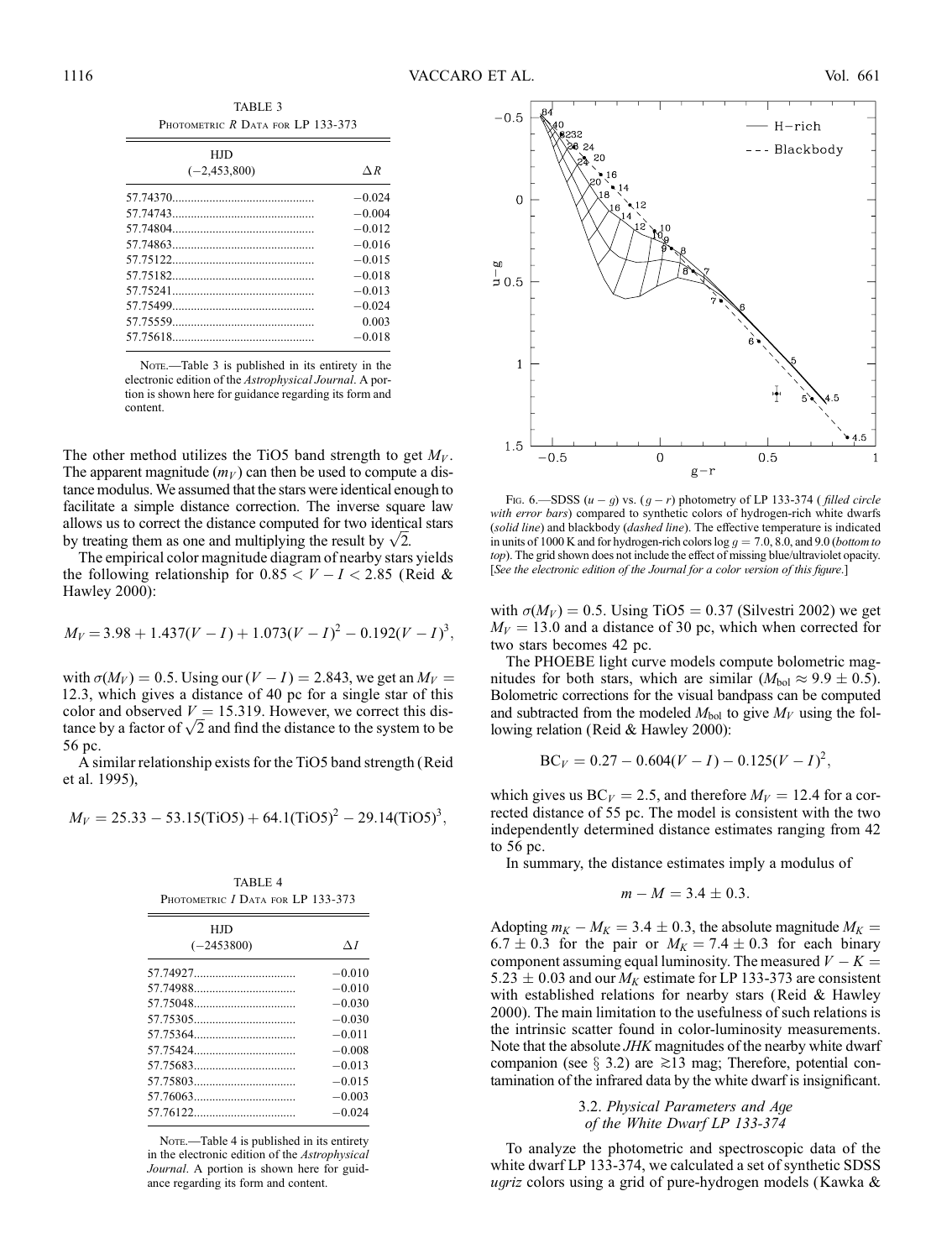

FIG. 7.—SDSS  $(r - i)$  vs.  $(g - r)$  photometry of LP 133-374 compared ( filled circle with error bars) to synthetic colors of hydrogen-rich white dwarfs (solid line) and blackbody (dashed line). The effective temperature is indicated in units of 1000 K and for hydrogen-rich colors  $log\ g = 7.0, 8.0,$  and 9.0 (bottom to top). [See the electronic edition of the Journal for a color version of this figure.]

Vennes 2006) for  $T_{\text{eff}} = 4500 - 84{,}000$  K and log  $g = 7.0$ , 8.0, and 9.0. We also calculated synthetic ugriz colors for blackbody spectra with temperatures ranging from  $T_{\text{eff}} = 4500$  to 84,000 K. Figures 6 and 7 show the observed  $(u - g)$  versus  $(g - r)$  and  $(r - i)$  versus  $(g - r)$  colors, respectively, compared to the synthetic colors for pure-hydrogen models and the blackbody colors.

Note that Kowalski & Saumon (2006) recently established that the extended line wing of  $Ly\alpha$  contributes significantly to the total opacity in the blue part of the optical spectrum. The additional opacity is due to perturbation of the H atom by neighboring H atoms and  $H_2$  molecules. An examination of Figure 2 in Kowalski & Saumon (2006) suggests that the effect of this additional opacity on a 5800 K hydrogen-rich white dwarf corresponds to an increase of  $\approx 0.25$  and 0.02 mag in the  $u$  and  $g$  bands, respectively. Hence, the effect is mostly apparent in the  $u - g$  color index and corresponds, as observed, to a downward vertical shift in the  $u - g$  versus  $g - r$  diagram.

The temperatures were derived by minimizing the  $\chi^2$  between the observed photometry and the synthetic colors. The synthetic  $u$ and g magnitudes for hydrogen-rich models were corrected by +0.25 and +0.02 mag, respectively. The errors in temperatures were determined from considering the uncertainties in the observed colors only. Therefore, the quoted errors do not take into account systematic errors in synthetic colors such as those discussed above. The observed  $(u - q)$  versus  $(q - r)$  colors correspond to an effective temperature of  $5200 \pm 100$  K using the pure-hydrogen sequence, and  $5300 \pm 100$  K using the blackbody colors. The observed  $(r - i)$  versus  $(q - r)$  colors correspond to an effective temperature of  $5100 \pm 100$  K using the pure-hydrogen sequence and  $5400 \pm 50$  K using blackbody colors.

We also fit the SDSS ugriz photometry to synthetic ugriz absolute magnitudes, and found that  $T_{\text{eff}} = 5300 \pm 200$  K when using the hydrogen-rich sequence (assuming  $log\ g = 8.0$ ) and  $T_{\text{eff}}$  = 5500  $\pm$  200 K, assuming a blackbody. We also fit the available spectrum (3800–6190 Å) to DA spectra at  $\log g = 8.0$ and blackbody spectra to obtain  $T_{\text{eff}} = 5100 \pm 200$  K and  $T_{\text{eff}} =$  $5580 \pm 160$  K, respectively. Figure 8 shows the spectrum and ugriz photometry of LP 133-374 compared to a hydrogenrich spectrum at  $T_{\text{eff}} = 5100 \text{ K}$  and a blackbody spectrum at  $T_{\text{eff}} = 5500 \text{ K}.$ 

We determined the possible range of mass values for the white dwarf assuming both hydrogen-rich atmospheres and helium-rich atmospheres (using a blackbody approximation). First, we calculated the absolute magnitude of the white dwarf based on the distance, and therefore if the system is between 42 and 56 pc, then the absolute magnitude  $(M_q)$  of the white dwarf is between 15.68 and 15.06.

Assuming the white dwarf is hydrogen-rich, then the mean of the temperatures determined above is  $T_{\text{eff}} = 5175 \pm 100 \text{ K}$ . The mass range can then be determined using the mass-radius relations of Benvenuto & Althaus (1999) with a hydrogen envelope of



FIG. 8.—SDSS ugriz and BVRI photometry and a spectrum of LP 133-374 compared to a model DA spectrum and a blackbody spectrum. The hydrogen model shown does not include the effect of missing blue/ultraviolet opacity.